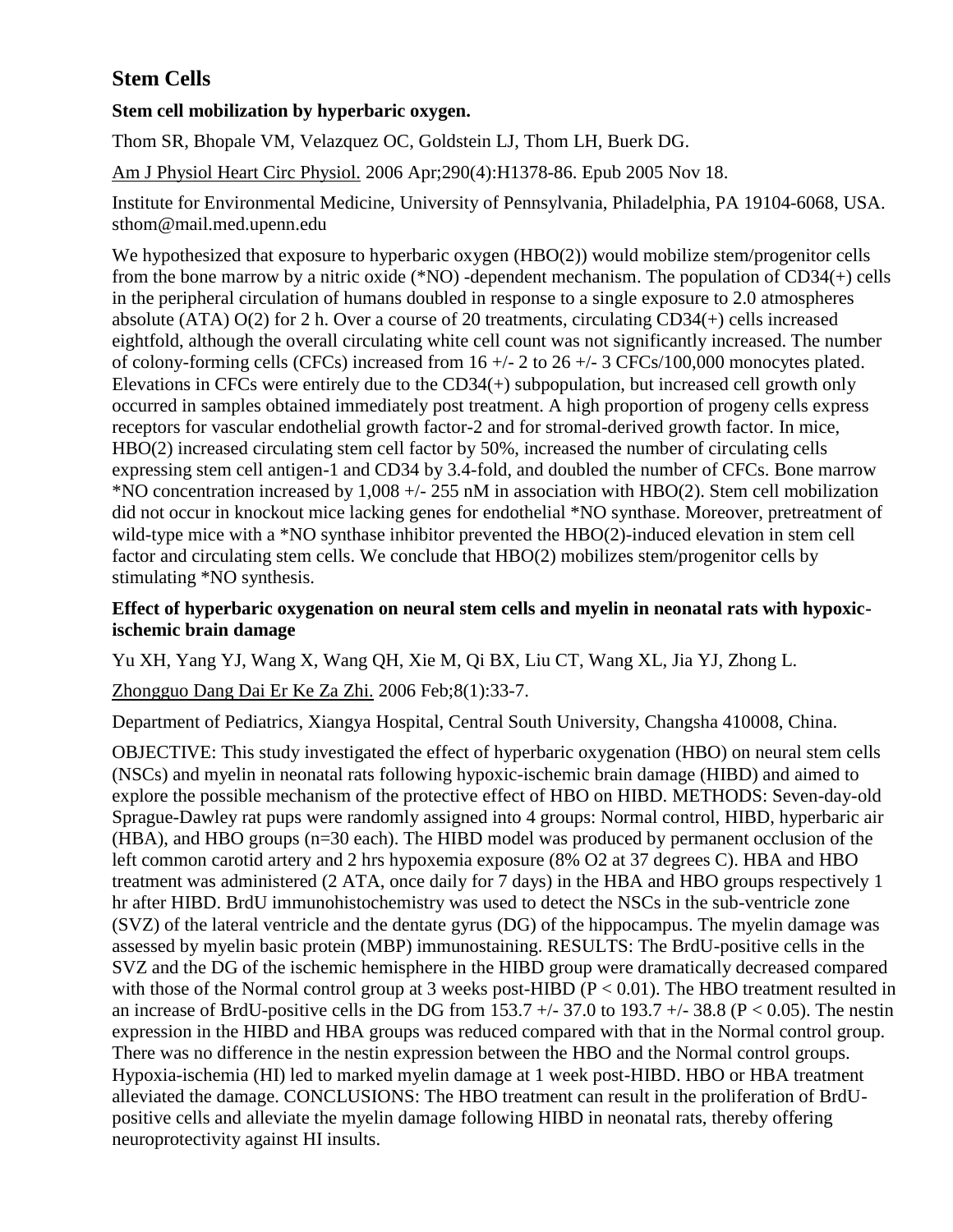# **Effect of hyperbaric oxygenation on the differentiation of implanted human neural stem cells into neurons in vivo**

# [Bai J,](http://www.ncbi.nlm.nih.gov/sites/entrez?Db=pubmed&Cmd=Search&Term=%22Bai%20J%22%5BAuthor%5D&itool=EntrezSystem2.PEntrez.Pubmed.Pubmed_ResultsPanel.Pubmed_DiscoveryPanel.Pubmed_RVAbstractPlus) [Luan Z,](http://www.ncbi.nlm.nih.gov/sites/entrez?Db=pubmed&Cmd=Search&Term=%22Luan%20Z%22%5BAuthor%5D&itool=EntrezSystem2.PEntrez.Pubmed.Pubmed_ResultsPanel.Pubmed_DiscoveryPanel.Pubmed_RVAbstractPlus) [Zhou CL,](http://www.ncbi.nlm.nih.gov/sites/entrez?Db=pubmed&Cmd=Search&Term=%22Zhou%20CL%22%5BAuthor%5D&itool=EntrezSystem2.PEntrez.Pubmed.Pubmed_ResultsPanel.Pubmed_DiscoveryPanel.Pubmed_RVAbstractPlus) [Qu SQ,](http://www.ncbi.nlm.nih.gov/sites/entrez?Db=pubmed&Cmd=Search&Term=%22Qu%20SQ%22%5BAuthor%5D&itool=EntrezSystem2.PEntrez.Pubmed.Pubmed_ResultsPanel.Pubmed_DiscoveryPanel.Pubmed_RVAbstractPlus) [Jiang Y,](http://www.ncbi.nlm.nih.gov/sites/entrez?Db=pubmed&Cmd=Search&Term=%22Jiang%20Y%22%5BAuthor%5D&itool=EntrezSystem2.PEntrez.Pubmed.Pubmed_ResultsPanel.Pubmed_DiscoveryPanel.Pubmed_RVAbstractPlus) [Wang ZY.](http://www.ncbi.nlm.nih.gov/sites/entrez?Db=pubmed&Cmd=Search&Term=%22Wang%20ZY%22%5BAuthor%5D&itool=EntrezSystem2.PEntrez.Pubmed.Pubmed_ResultsPanel.Pubmed_DiscoveryPanel.Pubmed_RVAbstractPlus)

Department of Pediatrics, First Hospital of Peking University, Beijing 100034, China.

OBJECTIVE: To study the effect of hyperbaric oxygenation (HBO) on the differentiation of the implanted human neural stem cells (hNSCs) into neurons in neonatal rats following hypoxic-ischemic brain damage (HIBD). METHODS: HIBD model was prepared by ligation of the left common carotid artery, followed by 8% hypoxia exposure in 7-day-old Sprague-Dawley rat pups. Three days later, the rats received implantation of hNSCs into the left cerebral ventricles. Then the survived rats were randomly divided into two groups: transplantation alone and transplantation+HBO (n=8 each). HBO treatment was administered (1.8 ATA, 1 hr once daily for 10 days) in the transplantation+HBO group 1 hr after hNSCs transplantation. Brains were removed 10 days after transplantation. Frozen coronal sections were prepared for immunofluorescence analysis to detect the neural differentiation of the transplanted cells in the cerebral cortex and hippocampus. RESULTS: Differentiated neurons of implanted cells distributed mainly in the cortex and the hippocampus of the injured side. There was no difference in the number of neurons in the cortex between the two groups, while the number of neurons in the hippocampus significantly increased in the transplantation+HBO group compared with that in the transplantation alone group (231.4+15.1 vs 162.6+5.6; P<0.05). CONCLUSIONS: HBO treatment may promote the differentiation of implanted hNSCs into neurons in the hippocampus of neonatal rats following HIBD.

### **Therapeutic window of hyperbaric oxygen therapy for hypoxic-ischemic brain damage in newborn rats.**

## [Wang XL,](http://www.ncbi.nlm.nih.gov/sites/entrez?Db=pubmed&Cmd=Search&Term=%22Wang%20XL%22%5BAuthor%5D&itool=EntrezSystem2.PEntrez.Pubmed.Pubmed_ResultsPanel.Pubmed_DiscoveryPanel.Pubmed_RVAbstractPlus) [Zhao YS,](http://www.ncbi.nlm.nih.gov/sites/entrez?Db=pubmed&Cmd=Search&Term=%22Zhao%20YS%22%5BAuthor%5D&itool=EntrezSystem2.PEntrez.Pubmed.Pubmed_ResultsPanel.Pubmed_DiscoveryPanel.Pubmed_RVAbstractPlus) [Yang YJ,](http://www.ncbi.nlm.nih.gov/sites/entrez?Db=pubmed&Cmd=Search&Term=%22Yang%20YJ%22%5BAuthor%5D&itool=EntrezSystem2.PEntrez.Pubmed.Pubmed_ResultsPanel.Pubmed_DiscoveryPanel.Pubmed_RVAbstractPlus) [Xie M,](http://www.ncbi.nlm.nih.gov/sites/entrez?Db=pubmed&Cmd=Search&Term=%22Xie%20M%22%5BAuthor%5D&itool=EntrezSystem2.PEntrez.Pubmed.Pubmed_ResultsPanel.Pubmed_DiscoveryPanel.Pubmed_RVAbstractPlus) [Yu XH.](http://www.ncbi.nlm.nih.gov/sites/entrez?Db=pubmed&Cmd=Search&Term=%22Yu%20XH%22%5BAuthor%5D&itool=EntrezSystem2.PEntrez.Pubmed.Pubmed_ResultsPanel.Pubmed_DiscoveryPanel.Pubmed_RVAbstractPlus)

Division of Neonatology, Department of Pediatrics, Xiang Ya Hospital, Central South University, 87 Xiang Ya Road, Changsha, PR China.

Previous studies showed that hyperbaric oxygen (HBO) promoted cell proliferation in hypoxic-ischemic (HI) neonate rats. Neural stem cells (NSC) existed in the brain lifelong and can be activated. This study was undertaken to assess whether HBO treatment promoted the proliferation of NSC and repaired the brain damage regardless of when it is started, thus to explore the therapeutic window of HBO treatment. Seven-day-old Sprague-Dawley rats underwent left carotid ligation followed by 2 h of hypoxic stress (8% O(2) at 37 degrees C). Hyperbaric oxygen therapy was administered 3, 6, 12, 24, and 72 h after HI. 5-bromo-2'-deoxyurindine and 5-bromo-2'-deoxyuridine/nestin were detected by immunofluorescence and nestin was examined by western blot analysis 10 days after HI. T-maze forced alternation, the footfault test, and the radial arm maze were conducted at P 22 days (14 days after HI), P 30 days, and P 34 days. Thereafter, cerebral morphology was examined by Nissl-staining 28 days after HI. There were remarkable increases in the proliferation of neural stem cells in the HBO-treated group, 3, 6, 12, and 24 h after HI, as compared with the HIBD group. The HBO-treated group, 3, 6, and 12 h after HI, performed better in the behavioral test and had less neural loss in the hippocampal CA1 region as compared with the HIBD group. The therapeutic window for effective HBO treatment could be delayed up to 12 h after HIBD, while the effect decreased 24 h after HI.

## **Hyperbaric oxygen induces placental growth factor expression in bone marrow-derived mesenchymal stem cells.**

[Shyu KG,](http://www.ncbi.nlm.nih.gov/sites/entrez?Db=pubmed&Cmd=Search&Term=%22Shyu%20KG%22%5BAuthor%5D&itool=EntrezSystem2.PEntrez.Pubmed.Pubmed_ResultsPanel.Pubmed_DiscoveryPanel.Pubmed_RVAbstractPlus) [Hung HF,](http://www.ncbi.nlm.nih.gov/sites/entrez?Db=pubmed&Cmd=Search&Term=%22Hung%20HF%22%5BAuthor%5D&itool=EntrezSystem2.PEntrez.Pubmed.Pubmed_ResultsPanel.Pubmed_DiscoveryPanel.Pubmed_RVAbstractPlus) [Wang BW,](http://www.ncbi.nlm.nih.gov/sites/entrez?Db=pubmed&Cmd=Search&Term=%22Wang%20BW%22%5BAuthor%5D&itool=EntrezSystem2.PEntrez.Pubmed.Pubmed_ResultsPanel.Pubmed_DiscoveryPanel.Pubmed_RVAbstractPlus) [Chang H.](http://www.ncbi.nlm.nih.gov/sites/entrez?Db=pubmed&Cmd=Search&Term=%22Chang%20H%22%5BAuthor%5D&itool=EntrezSystem2.PEntrez.Pubmed.Pubmed_ResultsPanel.Pubmed_DiscoveryPanel.Pubmed_RVAbstractPlus)

[Life Sci.](javascript:AL_get(this,%20) 2008 Jul 4;83(1-2):65-73. Epub 2008 May 23.

Division of Cardiology, Shin Kong Wu Ho-Su Memorial Hospital, and Graduate Institute of Clinical Medicine, College of Medicine, Taipei Medical University, Taipei, Taiwan.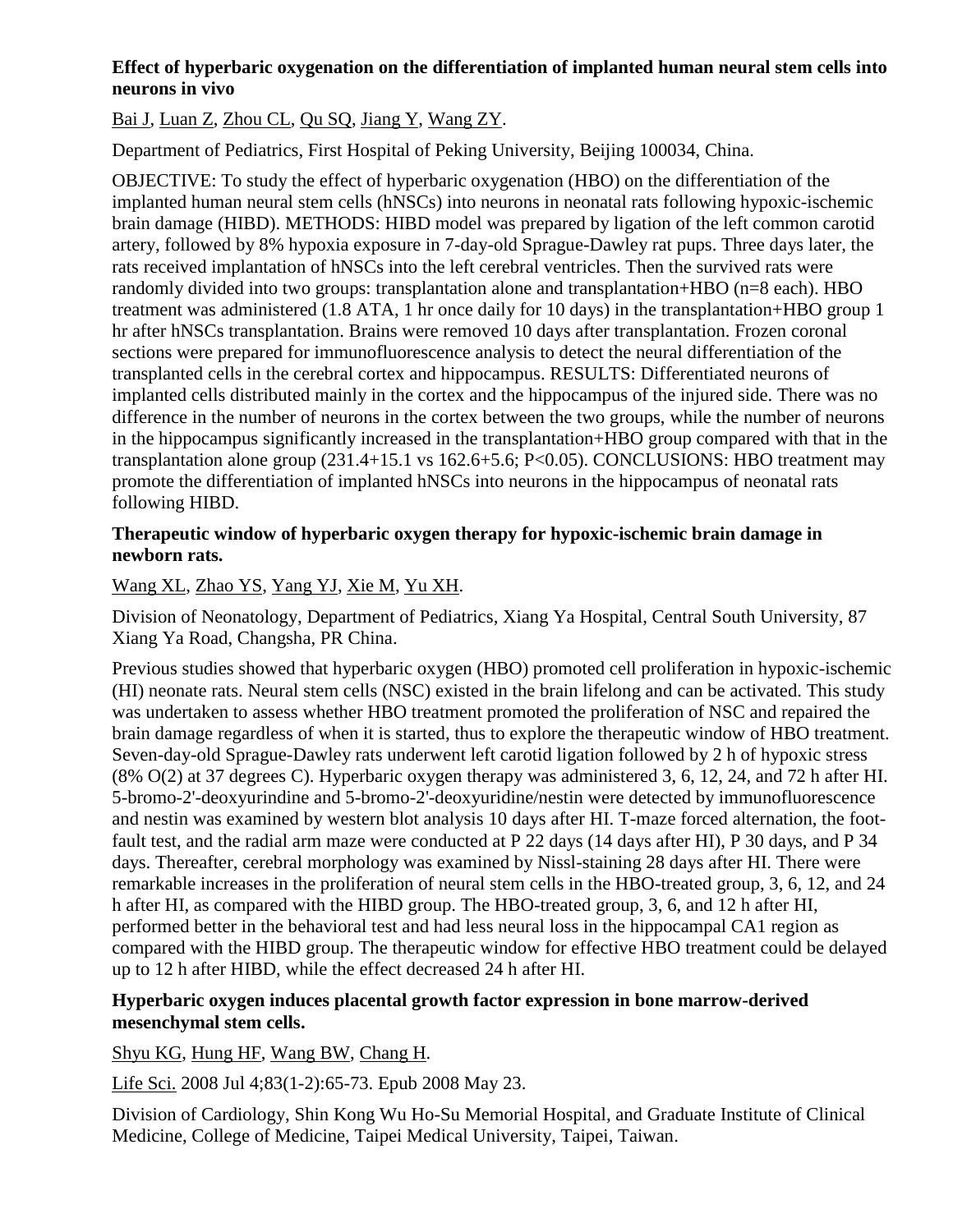The bone marrow is home to mesenchymal stem cells (MSCs) that are able to differentiate into many different cell types. The effect of hyperbaric oxygen (HBO) on MSCs is poorly understood. Placental growth factor (PlGF) is an attractive therapeutic agent for stimulating revascularization of ischemic tissue. HBO has been shown to improve diabetic wound healing by increase circulating stem cells. We hypothesized that HBO induces PlGF expression in bone marrow-derived MSCs. The MSCs were obtained from adult human bone marrow and expanded in vitro. The purity and characteristics of MSCs were identified by flow cytometry and immunophenotyping. HBO at 2.5 ATA (atmosphere absolute) significantly increased PlGF protein and mRNA expression. The induction of PlGF protein by HBO was significantly blocked by the addition of N-acetylcysteine, while wortmannin, PD98059, SP600125 and SB203580 had no effect on PlGF protein expression. However, the specific inhibitor of nitric oxide synthase, L-NAME did not alter the PlGF protein expression induced by HBO. HBO significantly increased the reactive oxygen species production and pretreatment with N-acetylcysteine significantly blocked the induction of reactive oxygen species by HBO. HBO significantly increased the migration and tube formation of MSCs and pretreatment with N-acetylcysteine and PlGF siRNA significantly blocked the induction of migration and tube formation by HBO. In conclusion, HBO induced the expression of PlGF in human bone marrow-derived MSCs at least through the oxidative stress-related pathways, which may play an important role in HBO-induced vasculogenesis.

### **Proliferation of neural stem cells correlates with Wnt-3 protein in hypoxic-ischemic neonate rats after hyperbaric oxygen therapy.**

# [Wang XL,](http://www.ncbi.nlm.nih.gov/sites/entrez?Db=pubmed&Cmd=Search&Term=%22Wang%20XL%22%5BAuthor%5D&itool=EntrezSystem2.PEntrez.Pubmed.Pubmed_ResultsPanel.Pubmed_DiscoveryPanel.Pubmed_RVAbstractPlus) [Yang YJ,](http://www.ncbi.nlm.nih.gov/sites/entrez?Db=pubmed&Cmd=Search&Term=%22Yang%20YJ%22%5BAuthor%5D&itool=EntrezSystem2.PEntrez.Pubmed.Pubmed_ResultsPanel.Pubmed_DiscoveryPanel.Pubmed_RVAbstractPlus) [Xie M,](http://www.ncbi.nlm.nih.gov/sites/entrez?Db=pubmed&Cmd=Search&Term=%22Xie%20M%22%5BAuthor%5D&itool=EntrezSystem2.PEntrez.Pubmed.Pubmed_ResultsPanel.Pubmed_DiscoveryPanel.Pubmed_RVAbstractPlus) [Yu XH,](http://www.ncbi.nlm.nih.gov/sites/entrez?Db=pubmed&Cmd=Search&Term=%22Yu%20XH%22%5BAuthor%5D&itool=EntrezSystem2.PEntrez.Pubmed.Pubmed_ResultsPanel.Pubmed_DiscoveryPanel.Pubmed_RVAbstractPlus) [Liu CT,](http://www.ncbi.nlm.nih.gov/sites/entrez?Db=pubmed&Cmd=Search&Term=%22Liu%20CT%22%5BAuthor%5D&itool=EntrezSystem2.PEntrez.Pubmed.Pubmed_ResultsPanel.Pubmed_DiscoveryPanel.Pubmed_RVAbstractPlus) [Wang X.](http://www.ncbi.nlm.nih.gov/sites/entrez?Db=pubmed&Cmd=Search&Term=%22Wang%20X%22%5BAuthor%5D&itool=EntrezSystem2.PEntrez.Pubmed.Pubmed_ResultsPanel.Pubmed_DiscoveryPanel.Pubmed_RVAbstractPlus)

Department of Pediatrics, Xiang Ya Hospital, Central South University, Changsha, PR China.

Hyperbaric oxygen therapy promoted brain cell proliferation. Wnt-3 is closely associated with the proliferation of neural stem cells. We examined whether hyperbaric oxygen promoted neural stem cells to proliferate and its correlation with Wnt-3 protein in hypoxic-ischemic neonate rats. Hyperbaric oxygen therapy was administered 3 h after hypoxia ischemia daily for 7 days. The proliferating stem cells and Wnt-3 protein were examined dynamically in the subventricular zone. Results showed that stem cells proliferated and peaked 7 days after hyperbaric oxygen therapy. Wnt-3 protein increased to the higher levels 3 days after therapy. Linear regression analysis showed that nestin protein correlated with Wnt-3 protein. We propose that hyperbaric oxygen treatment promote stem cells to proliferate, which is correlated with Wnt-3 protein.

#### **Angiogenesis and vasculogenesis: inducing the growth of new blood vessels and wound healing by stimulation of bone marrow-derived progenitor cell mobilization and homing.**

[Velazquez OC.](http://www.ncbi.nlm.nih.gov/sites/entrez?Db=pubmed&Cmd=Search&Term=%22Velazquez%20OC%22%5BAuthor%5D&itool=EntrezSystem2.PEntrez.Pubmed.Pubmed_ResultsPanel.Pubmed_DiscoveryPanel.Pubmed_RVAbstractPlus)

[J Vasc Surg.](javascript:AL_get(this,%20) 2007 Jun;45 Suppl A:A39-47.

Department of Surgery, University of Pennsylvania Medical Center, Philadelphia, PA 19104-4283, USA. omaida.velazquez@uphs.upenn.edu

During embryonic development, the vasculature is among the first organs to form and is in charge of maintaining metabolic homeostasis by supplying oxygen and nutrients and removing waste products. As one would expect, blood vessels are critical not only for organ growth in the embryo but also for repair of wounded tissue in the adult. An imbalance in angiogenesis (a time-honored term that globally refers to the growth of new blood vessels) contributes to the pathogenesis of numerous malignant, inflammatory, ischemic, infectious, immune, and wound-healing disorders. This review focuses on the central role of the growth of new blood vessels in ischemic and diabetic wound healing and defines the most current nomenclature that describes the neovascularization process in wounds. There are now two well-defined, distinct, yet interrelated processes for the formation of postnatal new blood vessels, angiogenesis, and vasculogenesis. Reviewed are recent new data on vasculogenesis that promise to advance the field of wound healing.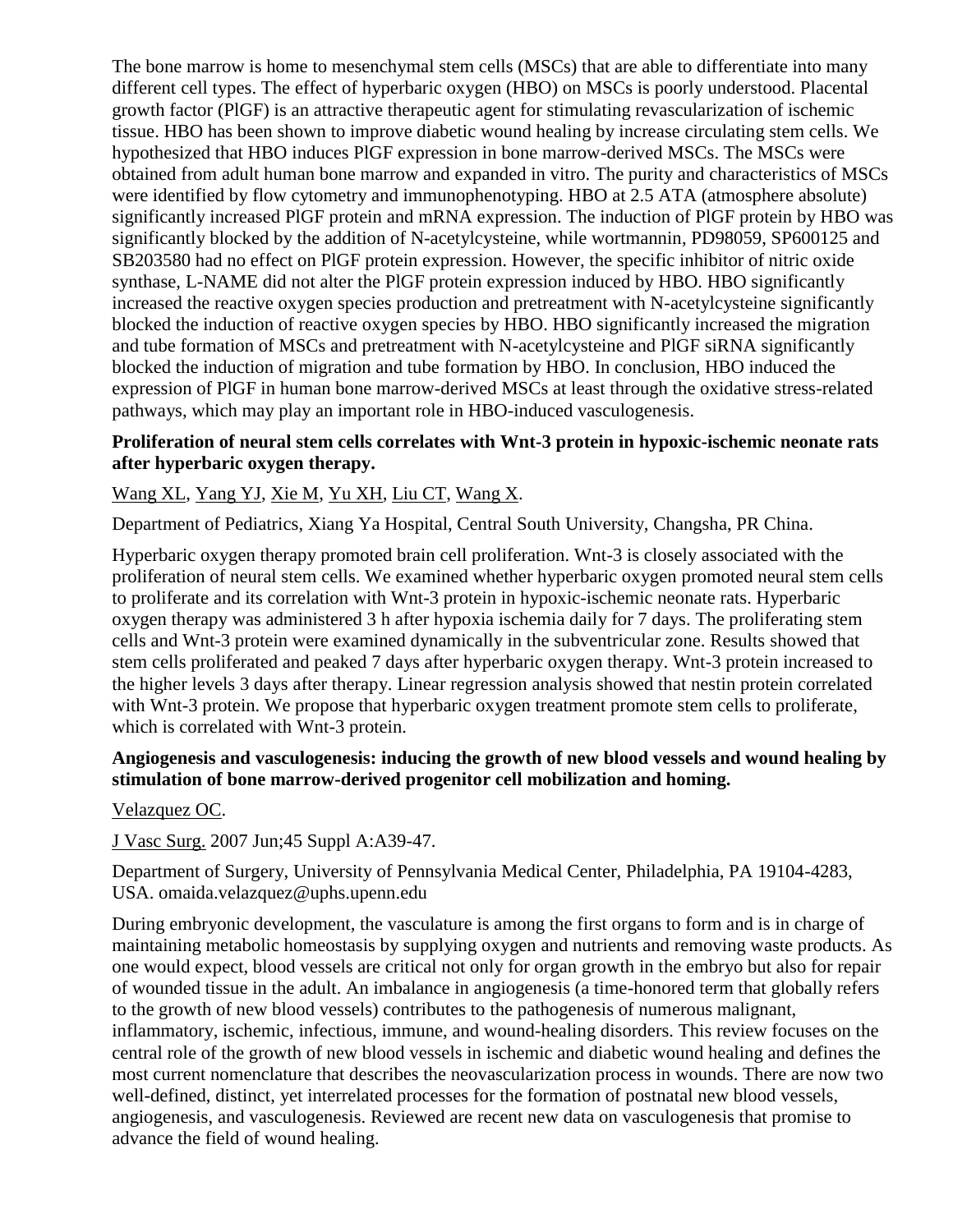## **Hyperbaric oxygen therapy might improve certain pathophysiological findings in autism.**

## [Rossignol DA.](http://www.ncbi.nlm.nih.gov/sites/entrez?Db=pubmed&Cmd=Search&Term=%22Rossignol%20DA%22%5BAuthor%5D&itool=EntrezSystem2.PEntrez.Pubmed.Pubmed_ResultsPanel.Pubmed_DiscoveryPanel.Pubmed_RVAbstractPlus)

[Med Hypotheses.](javascript:AL_get(this,%20) 2007;68(6):1208-27. Epub 2006 Dec 4.

University of Virginia, Department of Family Medicine, P.O. Box 800729, Charlottesville, VA 22908, USA. dlross7@hotmail.com

Autism is a neurodevelopmental disorder currently affecting as many as 1 out of 166 children in the United States. Numerous studies of autistic individuals have revealed evidence of cerebral hypoperfusion, neuroinflammation and gastrointestinal inflammation, immune dysregulation, oxidative stress, relative mitochondrial dysfunction, neurotransmitter abnormalities, impaired detoxification of toxins, dysbiosis, and impaired production of porphyrins. Many of these findings have been correlated with core autistic symptoms. For example, cerebral hypoperfusion in autistic children has been correlated with repetitive, self-stimulatory and stereotypical behaviors, and impairments in communication, sensory perception, and social interaction. Hyperbaric oxygen therapy (HBOT) might be able to improve each of these problems in autistic individuals. Specifically, HBOT has been used with clinical success in several cerebral hypoperfusion conditions and can compensate for decreased blood flow by increasing the oxygen content of plasma and body tissues. HBOT has been reported to possess strong anti-inflammatory properties and has been shown to improve immune function. There is evidence that oxidative stress can be reduced with HBOT through the upregulation of antioxidant enzymes. HBOT can also increase the function and production of mitochondria and improve neurotransmitter abnormalities. In addition, HBOT upregulates enzymes that can help with detoxification problems specifically found in autistic children. Dysbiosis is common in autistic children and HBOT can improve this. Impaired production of porphyrins in autistic children might affect the production of heme, and HBOT might help overcome the effects of this problem. Finally, HBOT has been shown to mobilize stem cells from the bone marrow to the systemic circulation. Recent studies in humans have shown that stem cells can enter the brain and form new neurons, astrocytes, and microglia. It is expected that amelioration of these underlying pathophysiological problems through the use of HBOT will lead to improvements in autistic symptoms. Several studies on the use of HBOT in autistic children are currently underway and early results are promising.

#### **Endothelial progenitor cell release into circulation is triggered by hyperoxia-induced increases in bone marrow nitric oxide.**

# [Goldstein LJ,](http://www.ncbi.nlm.nih.gov/sites/entrez?Db=pubmed&Cmd=Search&Term=%22Goldstein%20LJ%22%5BAuthor%5D&itool=EntrezSystem2.PEntrez.Pubmed.Pubmed_ResultsPanel.Pubmed_DiscoveryPanel.Pubmed_RVAbstractPlus) [Gallagher KA,](http://www.ncbi.nlm.nih.gov/sites/entrez?Db=pubmed&Cmd=Search&Term=%22Gallagher%20KA%22%5BAuthor%5D&itool=EntrezSystem2.PEntrez.Pubmed.Pubmed_ResultsPanel.Pubmed_DiscoveryPanel.Pubmed_RVAbstractPlus) [Bauer](http://www.ncbi.nlm.nih.gov/sites/entrez?Db=pubmed&Cmd=Search&Term=%22Bauer%20SM%22%5BAuthor%5D&itool=EntrezSystem2.PEntrez.Pubmed.Pubmed_ResultsPanel.Pubmed_DiscoveryPanel.Pubmed_RVAbstractPlus) SM, [Bauer RJ,](http://www.ncbi.nlm.nih.gov/sites/entrez?Db=pubmed&Cmd=Search&Term=%22Bauer%20RJ%22%5BAuthor%5D&itool=EntrezSystem2.PEntrez.Pubmed.Pubmed_ResultsPanel.Pubmed_DiscoveryPanel.Pubmed_RVAbstractPlus) [Baireddy V,](http://www.ncbi.nlm.nih.gov/sites/entrez?Db=pubmed&Cmd=Search&Term=%22Baireddy%20V%22%5BAuthor%5D&itool=EntrezSystem2.PEntrez.Pubmed.Pubmed_ResultsPanel.Pubmed_DiscoveryPanel.Pubmed_RVAbstractPlus) [Liu ZJ,](http://www.ncbi.nlm.nih.gov/sites/entrez?Db=pubmed&Cmd=Search&Term=%22Liu%20ZJ%22%5BAuthor%5D&itool=EntrezSystem2.PEntrez.Pubmed.Pubmed_ResultsPanel.Pubmed_DiscoveryPanel.Pubmed_RVAbstractPlus) [Buerk DG,](http://www.ncbi.nlm.nih.gov/sites/entrez?Db=pubmed&Cmd=Search&Term=%22Buerk%20DG%22%5BAuthor%5D&itool=EntrezSystem2.PEntrez.Pubmed.Pubmed_ResultsPanel.Pubmed_DiscoveryPanel.Pubmed_RVAbstractPlus) [Thom SR,](http://www.ncbi.nlm.nih.gov/sites/entrez?Db=pubmed&Cmd=Search&Term=%22Thom%20SR%22%5BAuthor%5D&itool=EntrezSystem2.PEntrez.Pubmed.Pubmed_ResultsPanel.Pubmed_DiscoveryPanel.Pubmed_RVAbstractPlus) [Velazquez OC.](http://www.ncbi.nlm.nih.gov/sites/entrez?Db=pubmed&Cmd=Search&Term=%22Velazquez%20OC%22%5BAuthor%5D&itool=EntrezSystem2.PEntrez.Pubmed.Pubmed_ResultsPanel.Pubmed_DiscoveryPanel.Pubmed_RVAbstractPlus)

[Stem Cells.](javascript:AL_get(this,%20) 2006 Oct;24(10):2309-18. Epub 2006 Jun 22.

Department of Surgery, University of Pennsylvania Medical Center, 4th Floor Silverstein Pavilion, 3400 Spruce Street, Philadelphia, Pennsylvania 19124, USA.

Endothelial progenitor cells (EPC) are known to contribute to wound healing, but the physiologic triggers for their mobilization are often insufficient to induce complete wound healing in the presence of severe ischemia. EPC trafficking is known to be regulated by hypoxic gradients and induced by vascular endothelial growth factor-mediated increases in bone marrow nitric oxide (NO). Hyperbaric oxygen (HBO) enhances wound healing, although the mechanisms for its therapeutic effects are incompletely understood. It is known that HBO increases nitric oxide levels in perivascular tissues via stimulation of nitric oxide synthase (NOS). Here we show that HBO increases bone marrow NO in vivo thereby increasing release of EPC into circulation. These effects are inhibited by pretreatment with the NOS inhibitor l-nitroarginine methyl ester (l-NAME). HBO-mediated mobilization of EPC is associated with increased lower limb spontaneous circulatory recovery after femoral ligation and enhanced closure of ischemic wounds, and these effects on limb perfusion and wound healing are also inhibited by l-NAME pretreatment. These data show that EPC mobilization into circulation is triggered by hyperoxia through